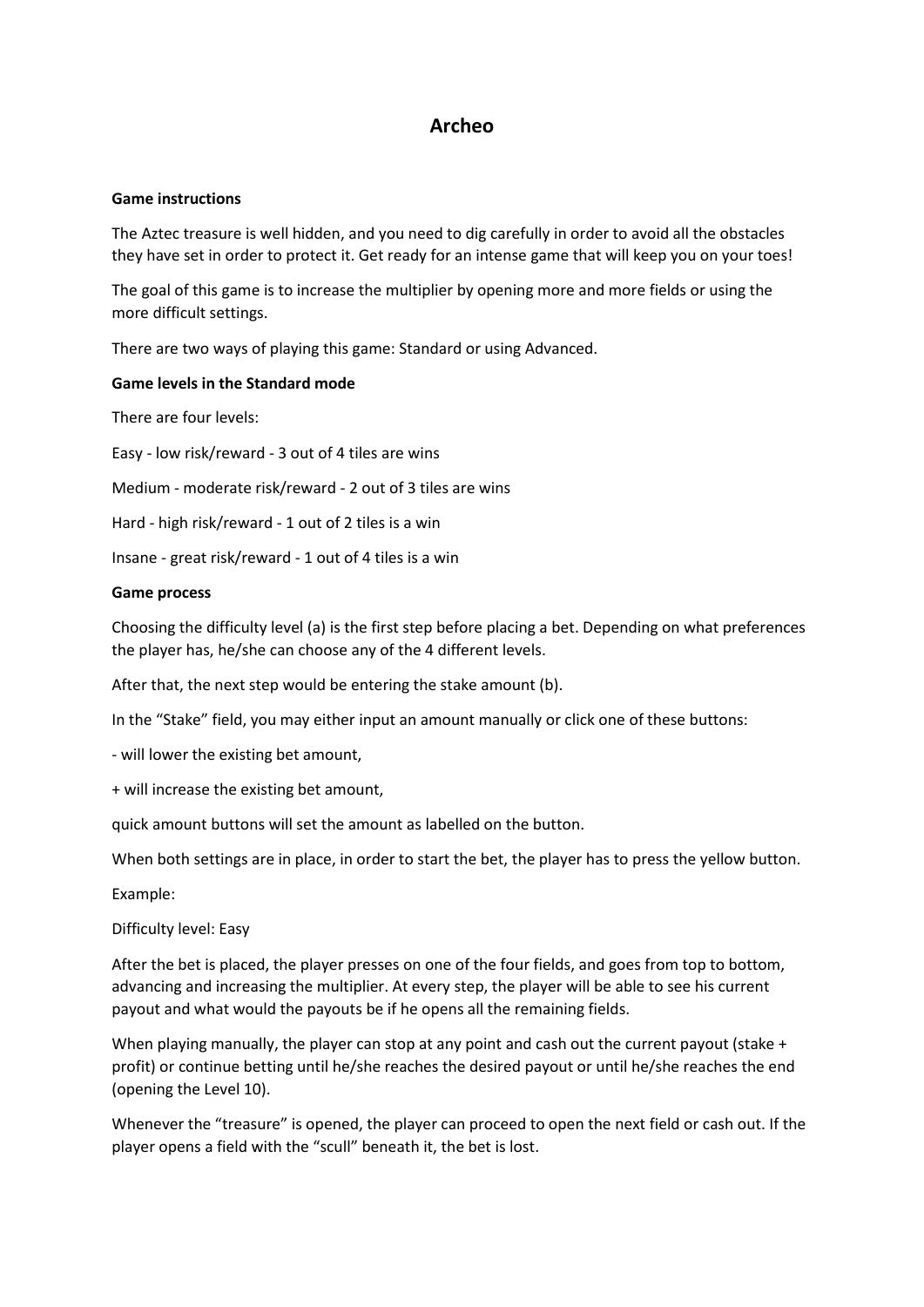Additionally, in lines 4, 7, and 10, if the player is lucky enough, he/she will open a field with an additional multiplier. It can be 2x or 11x. This means that the potential win can be even 44x higher than initially presented payouts if a player reveals all the fields with the highest hidden treasure.

# **Advanced betting**

If a player wants to use the same strategy for multiple bets, then we offer an advanced option that allows them to use auto-betting. The player can choose any difficulty, and any number of open fields (it can be anywhere from 1 to 10 open fields). But when those settings are in place, all the bets in that auto-betting session will be placed the same way.

Game levels in the Advanced mode

3 out of 4 wins

2 out of 3 wins

1 out of 2 wins

1 out of 3 wins

1 out of 4 wins

Auto: In order to start an auto-betting session, press the "Auto" button, and it will reveal additional settings a player can use.

Number of rounds: A player can define upfront how many bets he/she wants to place. It can go anywhere from 1 to an "infinite" number of bets. If a player picks a certain number of bets, the game will automatically stop after that number of bets has been played.

Max stake: If a player uses settings like "increase on loss" or "increase on win" (read more about that below), he/she can define up to what amount the auto-betting will keep on placing the bets. If the bet amount reaches the defined "max stake", it will no longer continue increasing the bet amount for all the future bets.

On win: This section has many different options for a player to choose from:

Stop – it will stop auto betting as soon as the first winning bet is placed.

Reset – if a player has "increase on loss" settings applied after the bet has been a win, the stake amount will be automatically reset to the originally set stake amount in the stake field.

Custom – a player has an option to customize how the stake amounts will behave on every single winning bet. He/she can choose to lower the stake for a certain percentage (-50%, for example, will decrease (halve) the stake amount on every winning bet) or to increase the stake for a certain percentage (100%, for example, will increase (double) the stake amount for every winning bet).

On loss: This section is opposite from the previous one. It defines the behaviour of auto-betting once a bet is lost.

Stop – it will stop auto betting as soon as the first losing bet is placed.

Reset – if a player has "increase on win" settings applied after the bet has been a loss, the stake amount will be automatically reset to the originally set stake amount in the stake field.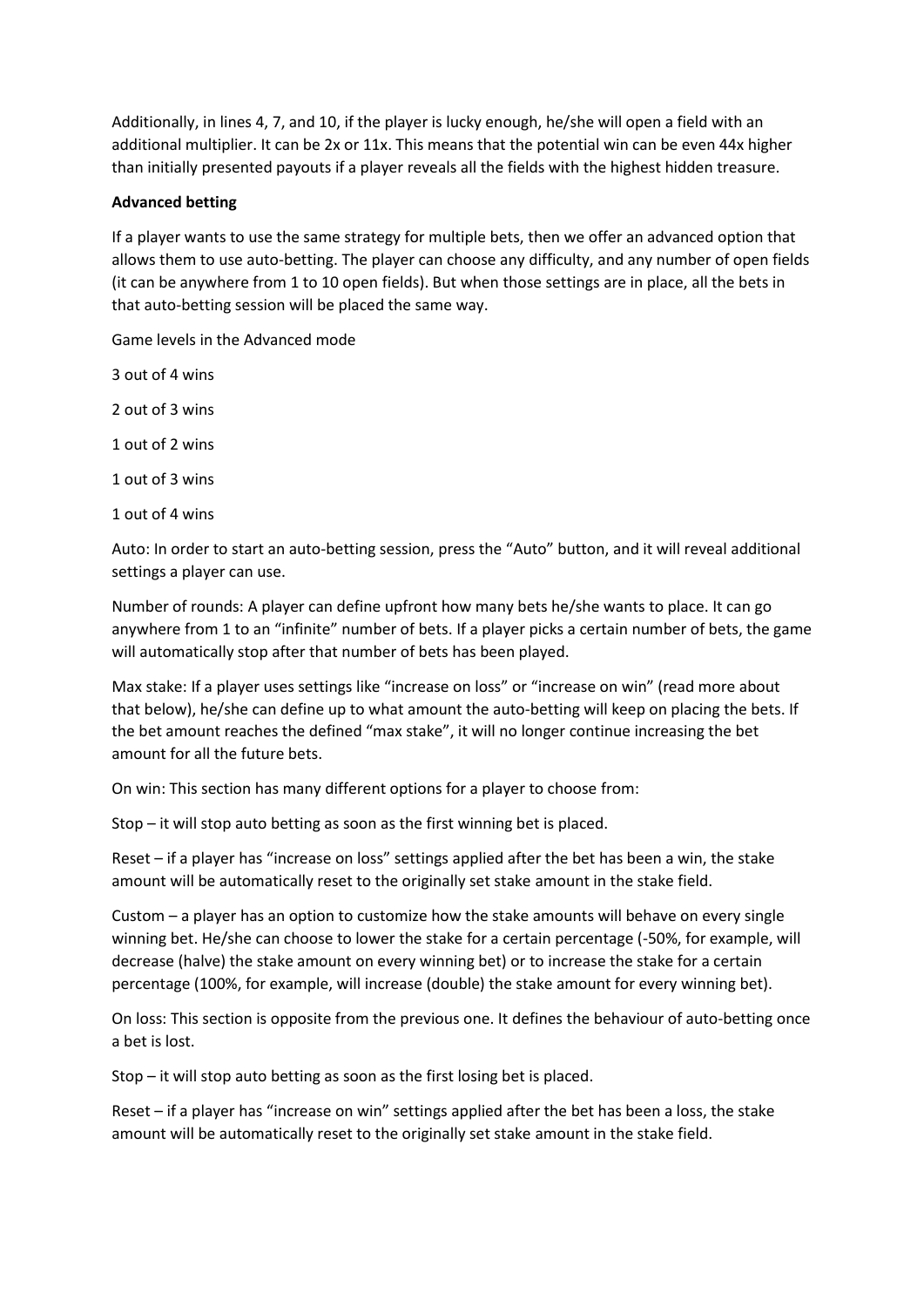Custom – a player has an option to customize how the stake amounts will behave on every single losing bet. He/she can choose to lower the stake for a certain percentage (-50%, for example, will decrease (for ½) the stake amount on every losing bet) or to increase the stake for a certain percentage (25%, for example, will increase (for ¼) the stake amount on every losing bet).

When all the desired settings are in place, the player has to press the yellow button in order to start the betting session.

### **Statistics**

Below the game there is a section that shows the statistics of the ongoing game session, and includes the following details:

The bar that shows the number of the winning (green) and losing (red) bets

Percentage change of the player's current balance (green – profit, red – loss)

Reset button that resets the statistics for that session back to zero

Expand button that will show the window with even more information

Number of bets made during the session, and presentation of wins and losses

Total wagered amount during the betting session

Profit during the betting session.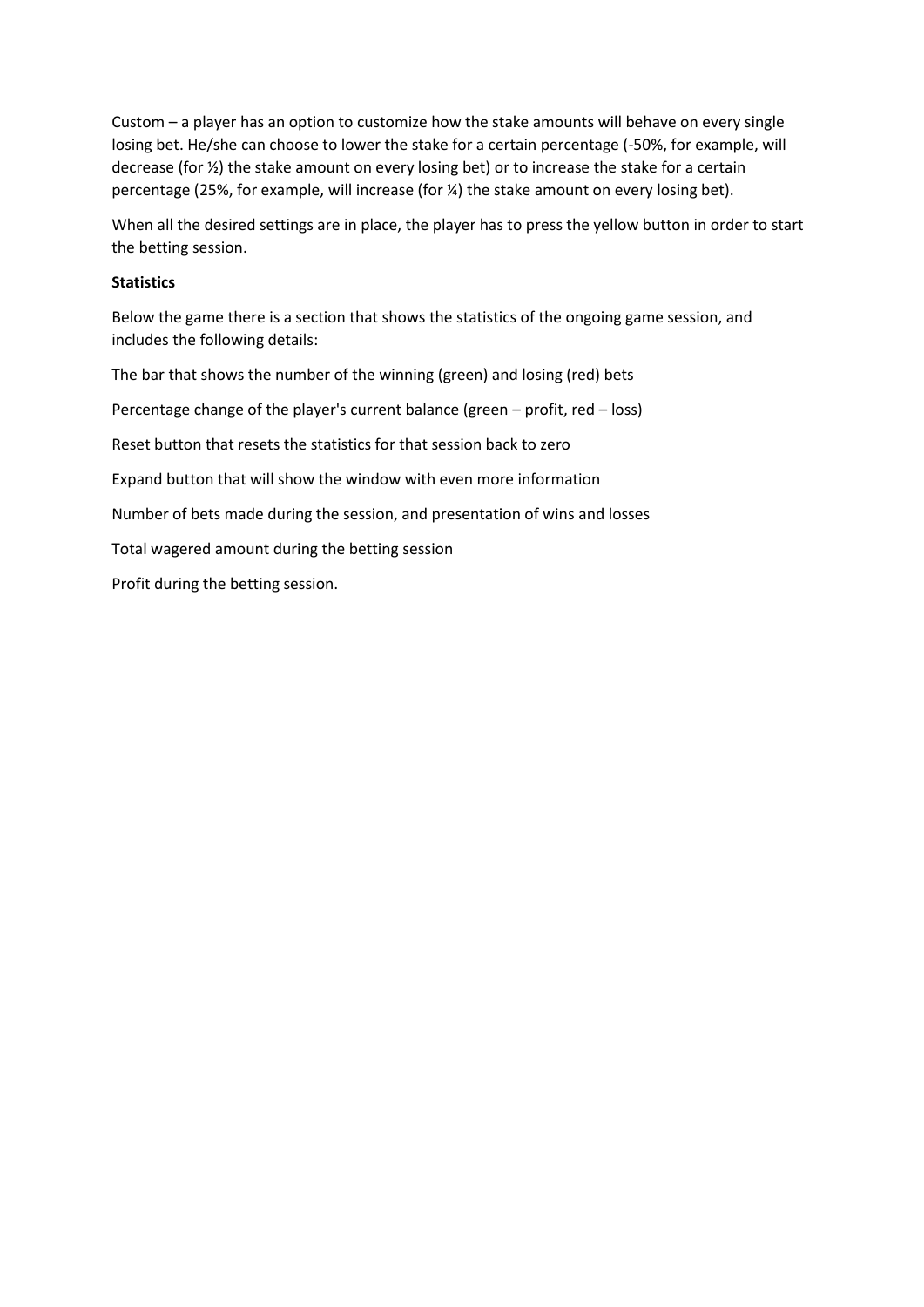# **Dare Devil**

# **Game instructions**

Hope you're not afraid of heights! Pick one number you want to climb up to. Then, close your eyes and climb high! As high as you can! The bolder you are the more you win, up to 1.000.000 times your stake! \*\*\* Maximum multiplier: 1,000,000x \*\*\* Min bet: 1.00 ZAR \*\*\*Max payout: 1,000,000.00 ZAR\*\*\*

The goal is to get a result same or higher than the multiplier you have chosen.

If the bet is a win, the payout includes the stake amount and the profit amount based on the target multiplier, not based on the game result.

The bet is a loss if the result is lower than the target multiplier.

# **Game Process**

There are two ways of playing this game: Standard or using Advanced.

### Standard betting

The first step in order to start betting is to enter the stake amount and choose the target multiplier. Once it's clicked on the "Stake" field, an amount can be entered, or one of these buttons can be clicked:

- will lower the existing bet amount for 0.5,
- + will increase the existing bet amount for 0.5,

2, 10, 25 will set the bet amount 2, 10 or 25 immediately.

The target multiplier means that the bet result has to be the same or higher than the selected multiplier in order for the bet to be a winning one.

A player can choose the multiplier either by entering the exact multiplier in the given field or by dragging the mark up and down on the bar that is on the left.

If the bet result is below the target multiplier, the bet is lost.

Once a player chooses his/her target multiplier, they will have an option to see the following fields above "Stake" and "Multiplier" fields:

Payout amount: it shows how much it will be added to the balance if the player wins that bet. It includes the stake amount and the profit amount.

Win chance: it shows the probability to win that bet. The higher the multiplier is set, the lower the win chance it is, but also that means that the payout amount will be higher.

The bet result can be any number starting from x1.00 and ending with x1,000,000.00.

The player can never choose more than one target multiplier per game round!

After the player sets all the desired settings into place, he/she just has to press the "Start climbing!" button in order for that bet to be placed.

The last five bet results will be displayed on the right.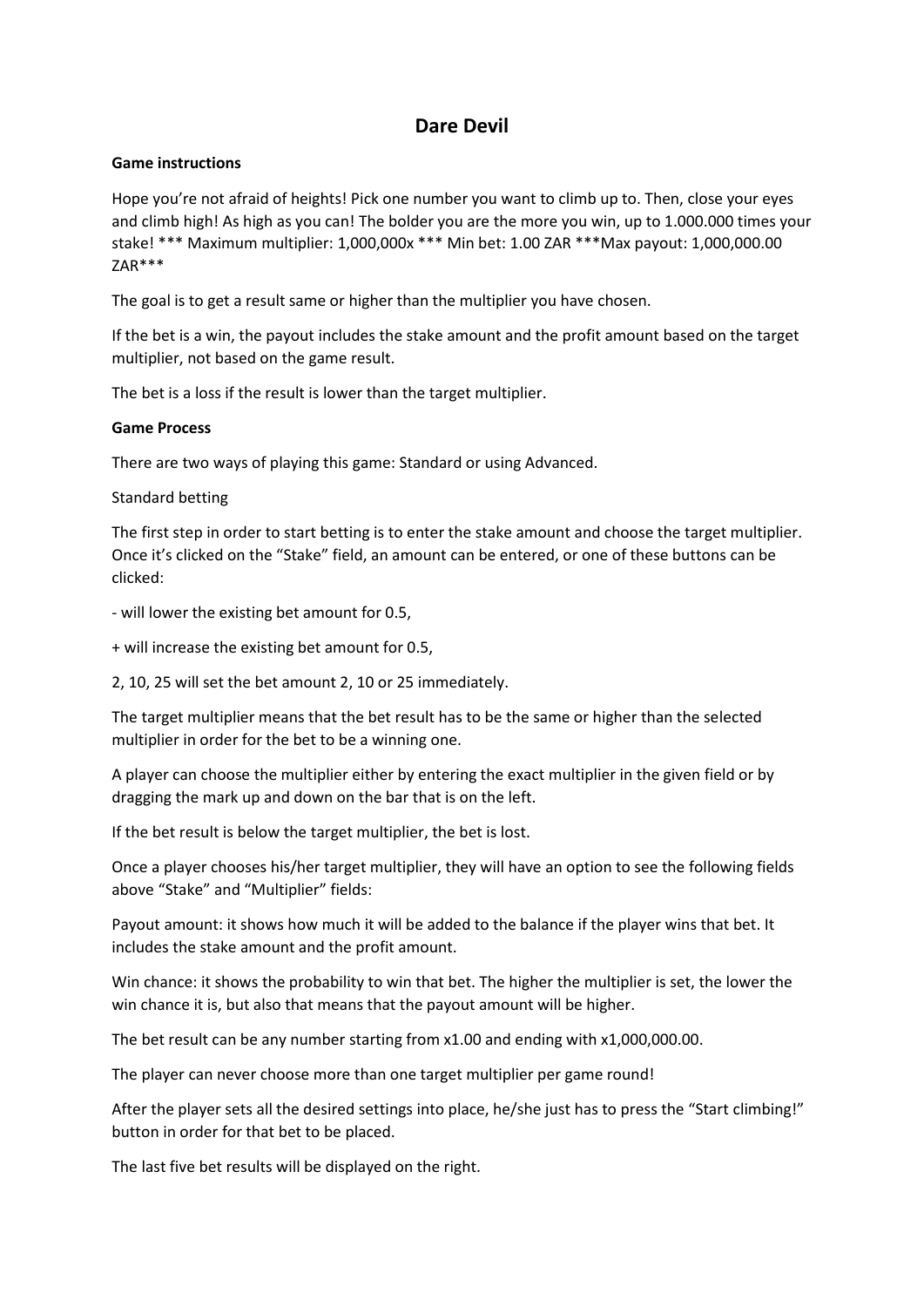# **Advanced betting**

For players that like to use different strategies, have longer betting sessions with the same settings, without having to constantly press the "Start climbing!" button, we offer an advanced option that allows them to use auto-betting.

All the possible settings will be explained below.

Auto: In order to start an auto-betting session, press the "Auto" button, and it will reveal additional settings a player can use.

Number of rounds: A player can define upfront how many bets he/she wants to place. It can go anywhere from 1 to an "infinite" number of bets. If a player picks a certain number of bets, the game will automatically stop after that number of bets has been played.

Max stake: If a player uses settings like "increase on loss" or "increase on win" (read more about that below), he/she can define up to what amount the auto-betting will keep on placing the bets. If the bet amount reaches the defined "max stake", it will no longer continue increasing the bet amount for all the future bets.

On win: This section has many different options for a player to choose from:

Stop – it will stop auto betting as soon as the first winning bet is placed.

Reset – if a player has "increase on loss" settings applied after the bet has been a win, the stake amount will be automatically reset to the originally set stake amount in the stake field.

Custom – a player has an option to customize how the stake amounts will behave on every single winning bet. He/she can choose to lower the stake for a certain percentage (-50%, for example, will decrease (halve) the stake amount on every winning bet) or to increase the stake for a certain percentage (100%, for example, will increase (double) the stake amount for every winning bet).

On loss: This section is opposite from the previous one. It defines the behaviour of auto-betting once a bet is lost.

Stop – it will stop auto betting as soon as the first losing bet is placed.

Reset – if a player has "increase on win" settings applied after the bet has been a loss, the stake amount will be automatically reset to the originally set stake amount in the stake field.

Custom – a player has an option to customize how the stake amounts will behave on every single losing bet. He/she can choose to lower the stake for a certain percentage (-50%, for example, will decrease (for ½) the stake amount on every losing bet) or to increase the stake for a certain percentage (25%, for example, will increase (for ¼) the stake amount on every losing bet).

After all the settings are adjusted the way the player wants them to be, in order to start a betting session, it is just necessary to click the "Start climbing" button.

### **Additional features**

Quick mode

One of the most attractive features that are making this game ultra-fast, is the "Quick mode" button that can be found on top of the page once the game is opened.

If the Quick mode is turned off the animation shows the numbers rolling until they reach the result.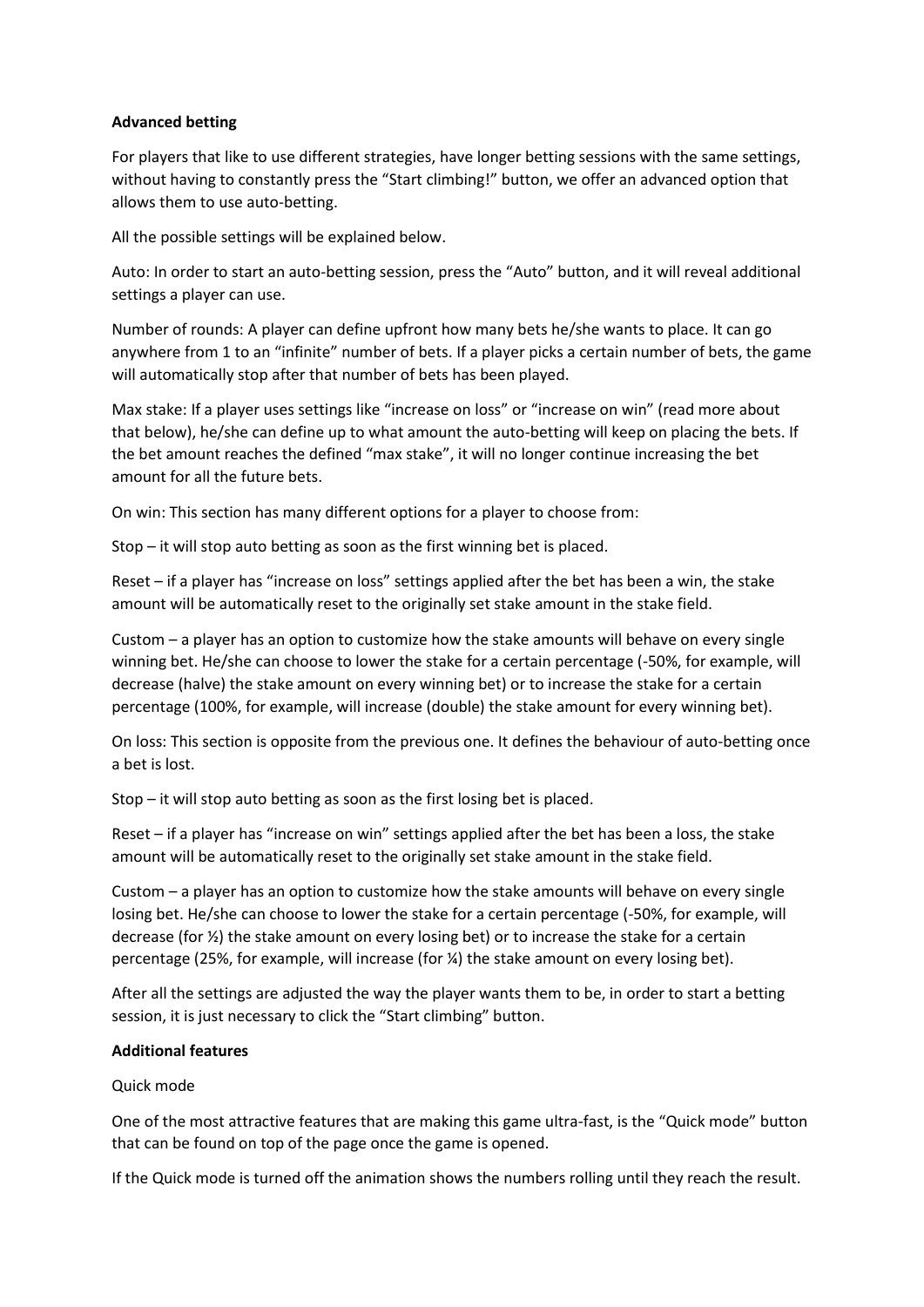If a player prefers a quicker game,\*\* by pressing this button\*\*, the animation will still be visible, but the rolling numbers are more than 10x faster.

# **Statistics**

Below the game, the player will have an option to open the statistics by pressing the % button that shows the following: - Number of the winning (green) and losing (red) bets - Percentage change of the player's current balance (green – profit, red – loss) - Reset button that resets the statistics for that session back to zero - Expand button that will show the window with even more information - Number of bets made during the session, and presentation of wins and losses - Total wagered amount during the betting session - Profit during the betting session.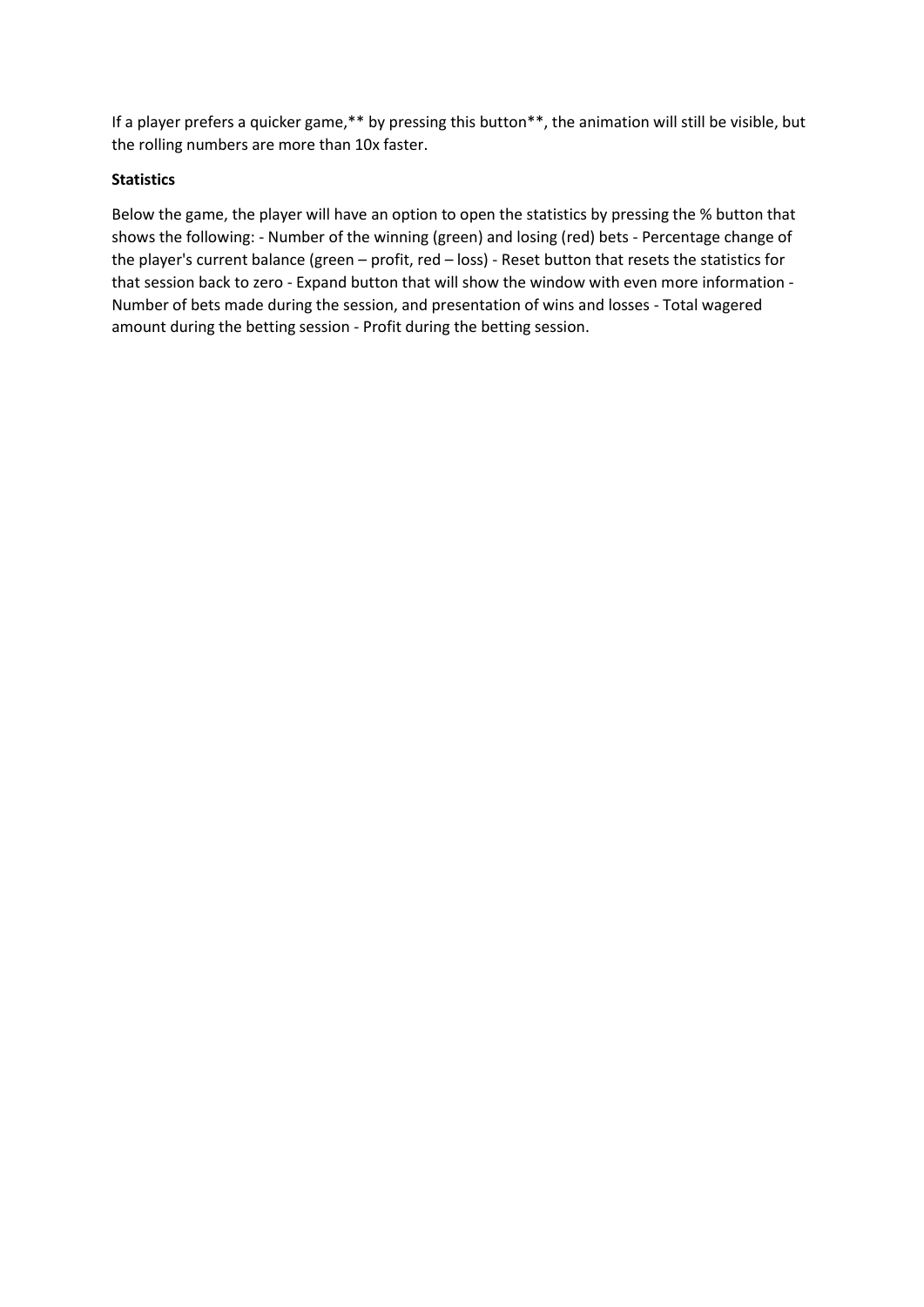# **Paper Plane**

# **Game instructions**

It takes skills to create a simple thing like a Paper Plane. But once you develop a good technique, you can just enjoy watching it flying differently every single time. This Paper Plane game creates the same excitement of not knowing how far it will fly and where it will land. But if it lands on the right track – Ka-Ching!

The object of the player is to make the plane fly over or under a value chosen by the player.

Whether a bet is a winning one or a losing one, it depends on two factors:

The rolled number

The chosen settings

# **Game process**

There are two ways of playing this game: Standard or using Advanced.

# Standard betting

The player sets the stake and proceeds to choose a result from 0 to 100 (with the decimals).

Once it's clicked on the "Stake" field, an amount can be entered, or one of these buttons can be clicked:

- will lower the existing bet amount for 0.5,

+ will increase the existing bet amount for 0.5,

2, 10, 25 will set the bet amount 2, 10 or 25 immediately.

The Flight distance can be anywhere from 00.00 up to 100.00 m.

One can choose the result in two different ways.

You can either type in the wanted distance (1), or you can move the flag on the bar left or right until the wanted distance is selected.

If the decision is to type in selected, there are two under-sections that must be taken into the account.

(1) If the decision is to define a Flight distance, the actual outcome can be defined with decimals, eg. 55.66 or without (and then the outcome will have 00 as decimal eg. 55.00)

In this game mode, the player can choose between the outcomes: Over or Under.

Note: If the Flight distance is exactly the one as defined (eg. 55.66), the bet is always lost, because the outcome has to be either over (if the settings define to roll over) or under (if the settings define to roll under).

(2) The player can also define the outcome by selecting the desired multiplier for the game which will automatically set the actual outcome to match the target multiplier for the game.

Once again, it can be chosen to be over or under, and by pressing those buttons next to the multiplier, it will keep the same multiplier, just change the desired sides.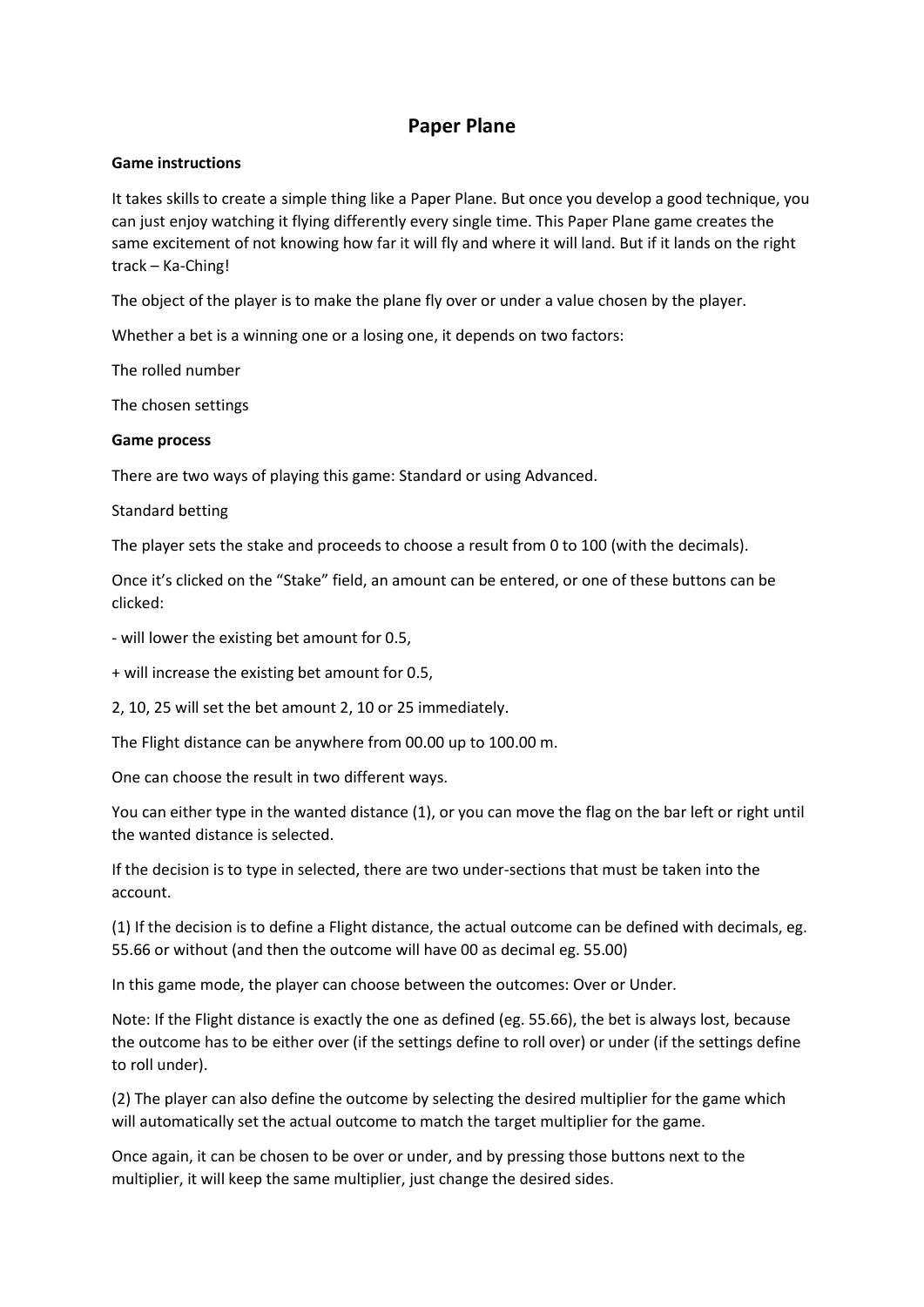Note: If the selected value is not possible according to the RTP and payouts chosen by the operator, the closest possible value will be chosen and the display changes accordingly (eg. If the selected multiplier is 500x, it will automatically be set on 495.05x instead).

The player can never choose more than one outcome per game round!

After everything is set, for the player to place a bet, the button "Let it fly" has to be pressed.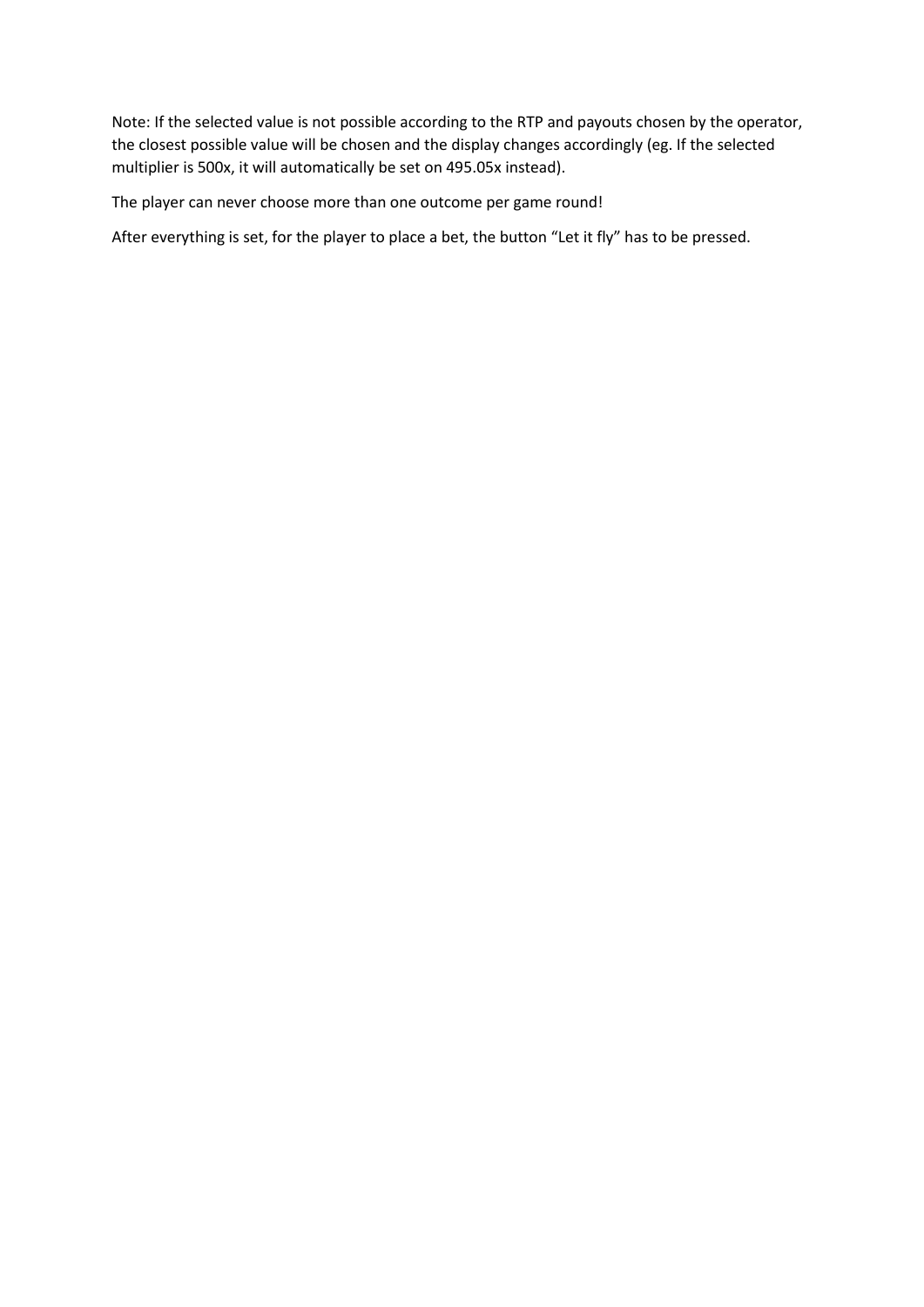# **Gold Rush**

### **Game instructions**

Each tile hides something. Can you hide your excitement every time you open a new tile and realized you keep on multiplying your stake? Thinking whether it will be a "yay" or a "nay" on your next step? The Gold Rush is real! \*\*\* Min stake: 1.00 ZAR \*\*\* Max stake: 5,000.00 ZAR \*\*\*

The goal is to open as many tiles as possible without opening the tile where a bomb lays under.

The more fields a player manages to open, the higher the payout is.

If a player opens a tile with a bomb, the bet is lost.

### **Game process**

There are two ways of playing this game: Standard or using Advanced.

Standard betting

First, the player has to choose the difficulty levels that will be used in a game. It can be:

Easy - low risk/reward - 3 bombs

Medium - moderate risk/reward - 5 bombs

Hard - high risk/reward - 8 bombs

Insane - great risk/reward - 18 bombs

When the basic settings are being chosen, the player enters the stake amount.

Once it's clicked on the "Stake" field, an amount can be entered, or one of these buttons can be clicked:

- will lower the existing bet amount for 0.5,

+ will increase the existing bet amount for 0.5,

2, 10, 25 will set the bet amount 2, 10 or 25 immediately.

When all the three fields are set according to the players' preference, in order to place the bet, he/she just needs to press the "PLAY FIELD" button.

The bet is placed, and now the player is opening tiles one by one by pressing on any square tile he/she wants. After every opened field, the player can see the current payout of the bet and can decide if he/she wants to cashout and finish the bet or continue opening more fields.

With every additional opened field, the payout increases. In case the player opens a field where there is a bomb under it, the bet will be lost.

During the bet, the player will always have the insight in:

(1) Stake amount

(2) Number of bombs

(3) Payout on the next tile – if the player decides to open one more tile, the presented value will be his/her payout amount (stake + profit)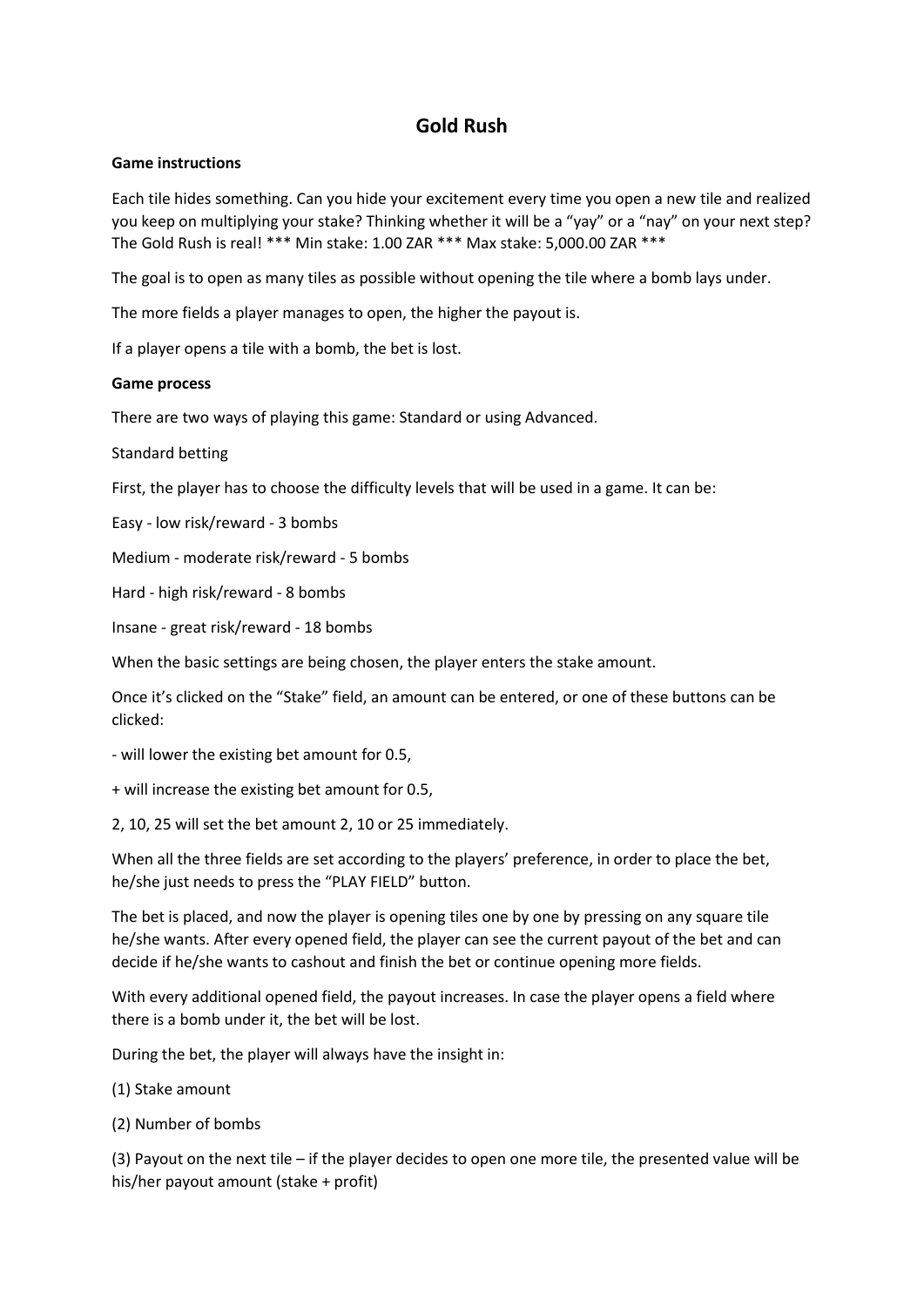(4) Cashout button – it presents the current payout amount (stake + profit)

After pressing the "CASHOUT" button, the game is over, and the payout amount is added to the player's balance. He/she can place another bet right after that, with the same settings, or, if they want, they can change the settings before placing the next bet.

When the bet is finished, the player will be able to see:

a) Rating: depending on the multiplier of a winning bet, more stars will be given

b) Multiplier

c) Payout: stake + profit

# Advanced betting

For players that like to use the exact same pattern of the open fields and place the same bets quicker, they do not have to press the "PLAY FIELD" button repeatedly. They can press the "Advanced" button and use the\*\* auto-betting option\*\*.

When using this option, there are the following settings that should be configured according to the player's desire:

Board size: It can be either a 3x3 matrix (9 fields), or a 5x5 matrix (25 fields).

Number of bombs: A player can pick any number of bombs between 1 and 8 for the 3x3 matrix, or between 1 and 24 for the 5x5 matrix.

When it's pressed SHOW near the AUTO button, more advanced settings in an auto-betting session are revealed:

Auto: In order to start an auto-betting session, press the "Auto" button, and it will reveal additional settings a player can use.

Number of rounds: A player can define upfront how many bets he/she wants to place. It can go anywhere from 1 to an "infinite" number of bets. If a player picks a certain number of bets, the game will automatically stop after that number of bets has been played.

Max stake: If a player uses settings like "increase on loss" or "increase on win" (read more about that below), he/she can define up to what amount the auto-betting will keep on placing the bets. If the bet amount reaches the defined "max stake", it will no longer continue increasing the bet amount for all the future bets.

On win: This section has many different options for a player to choose from:

Stop – it will stop auto betting as soon as the first winning bet is placed.

Reset – if a player has "increase on loss" settings applied after the bet has been a win, the stake amount will be automatically reset to the originally set stake amount in the stake field.

Custom – a player has an option to customize how the stake amounts will behave on every single winning bet. He/she can choose to lower the stake for a certain percentage (-50%, for example, will decrease (halve) the stake amount on every winning bet) or to increase the stake for a certain percentage (100%, for example, will increase (double) the stake amount for every winning bet).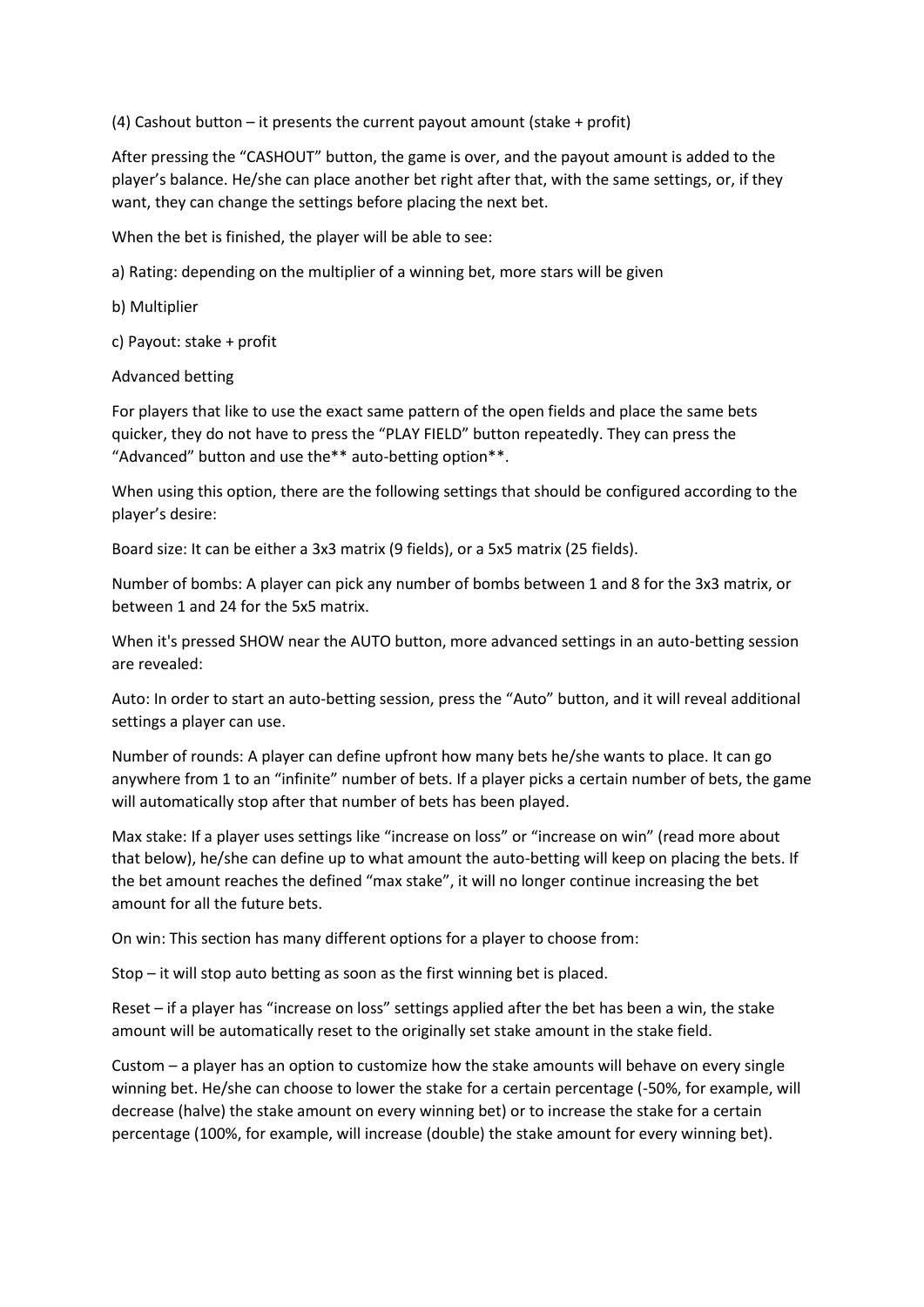On loss: This section is opposite from the previous one. It defines the behaviour of auto-betting once a bet is lost.

Stop – it will stop auto betting as soon as the first losing bet is placed.

Reset – if a player has "increase on win" settings applied after the bet has been a loss, the stake amount will be automatically reset to the originally set stake amount in the stake field.

Custom – a player has an option to customize how the stake amounts will behave on every single losing bet. He/she can choose to lower the stake for a certain percentage (-50%, for example, will decrease (for ½) the stake amount on every losing bet) or to increase the stake for a certain percentage (25%, for example, will increase (for  $\frac{1}{2}$ ) the stake amount on every losing bet).

When those are all set, in order for the player to start a betting session, he/she just has to press the "PLAY FIELD" button.

### **Statistics**

Below the game field, the player will have an option to see the statistics of the current betting session (no matter if they are playing manual or auto).

The statistics of the ongoing game session includes the following details:

The bar that shows the number of the winning (green) and losing (red) bets

Percentage change of the player's current balance (green – profit, red – loss)

Reset button that resets the statistics for that session back to zero

Expand button that will show the window with even more information

Number of bets made during the session, and presentation of wins and losses

Total wagered amount during the betting session

Profit during the betting session

Advanced betting

For players that like to use different strategies, have longer betting sessions with the same settings, without having to constantly press the "Let it fly!" button, we offer an advanced option that allows them to use auto-betting.

All the possible settings will be explained below.

Auto: In order to start an auto-betting session, press the "Auto" button, and it will reveal additional settings a player can use.

Number of rounds: A player can define upfront how many bets he/she wants to place. It can go anywhere from 1 to an "infinite" number of bets. If a player picks a certain number of bets, the game will automatically stop after that number of bets has been played.

Max stake: If a player uses settings like "increase on loss" or "increase on win" (read more about that below), he/she can define up to what amount the auto-betting will keep on placing the bets. If the bet amount reaches the defined "max stake", it will no longer continue increasing the bet amount for all the future bets.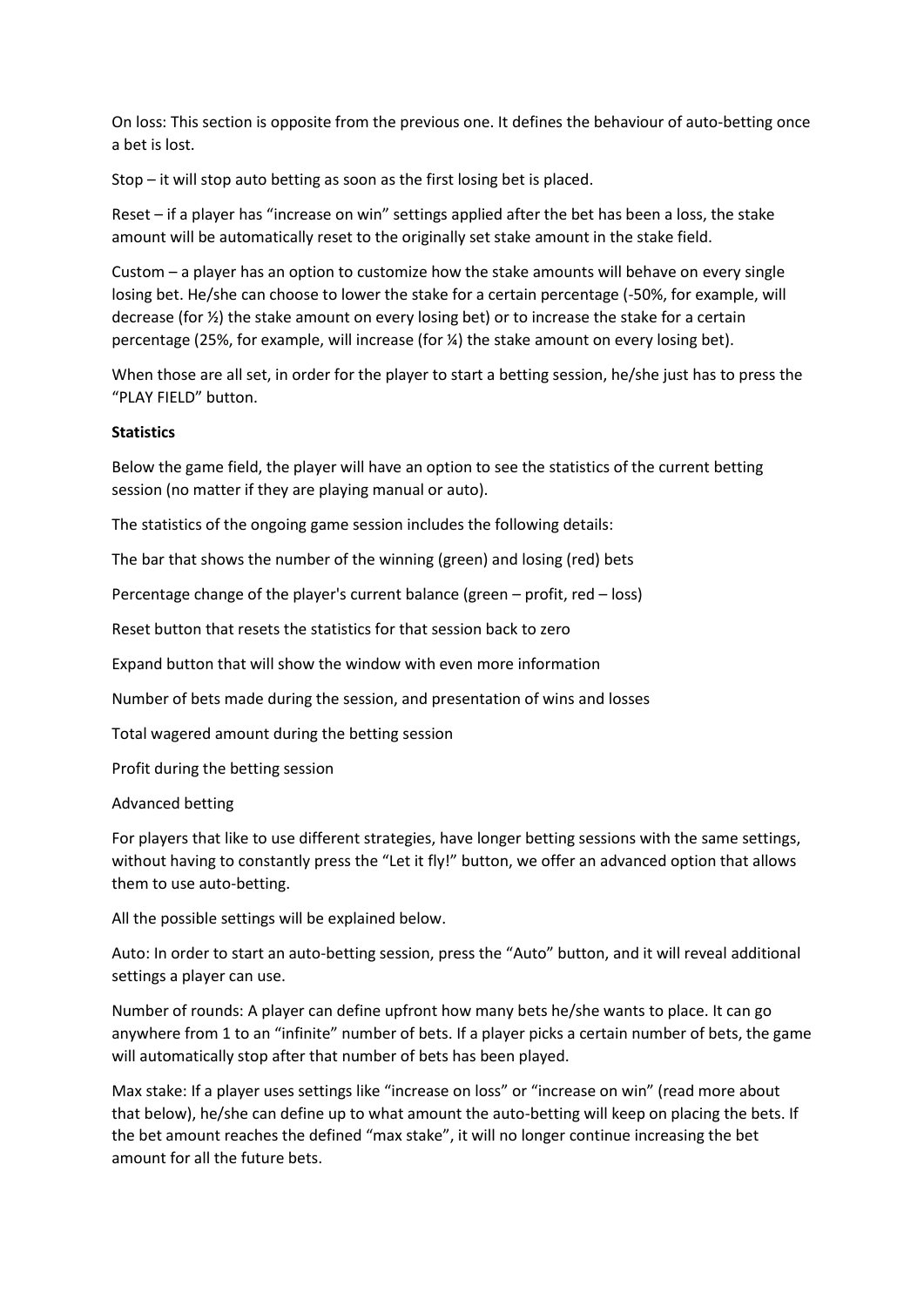On win: This section has many different options for a player to choose from:

Stop – it will stop auto betting as soon as the first winning bet is placed.

Reset – if a player has "increase on loss" settings applied after the bet has been a win, the stake amount will be automatically reset to the originally set stake amount in the stake field.

Custom – a player has an option to customize how the stake amounts will behave on every single winning bet. He/she can choose to lower the stake for a certain percentage (-50%, for example, will decrease (halve) the stake amount on every winning bet) or to increase the stake for a certain percentage (100%, for example, will increase (double) the stake amount for every winning bet).

On loss: This section is opposite from the previous one. It defines the behaviour of auto-betting once a bet is lost.

Stop – it will stop auto betting as soon as the first losing bet is placed.

Reset – if a player has "increase on win" settings applied after the bet has been a loss, the stake amount will be automatically reset to the originally set stake amount in the stake field.

Custom – a player has an option to customize how the stake amounts will behave on every single losing bet. He/she can choose to lower the stake for a certain percentage (-50%, for example, will decrease (for ½) the stake amount on every losing bet) or to increase the stake for a certain percentage (25%, for example, will increase (for ¼) the stake amount on every losing bet).

After all the settings are adjusted the way the player wants them to be, in order to start a betting session, it is just necessary to click the "Let it fly" button.

#### **Statistics**

Below the game, the player will have an option to open the statistics by pressing the % button that shows the following:

Number of the winning (green) and losing (red) bets

Percentage change of the player's current balance (green – profit, red – loss)

Reset button that resets the statistics for that session back to zero

Expand button that will show the window with even more information

Number of bets made during the session, and presentation of wins and losses

Total wagered amount during the betting session

Profit during the betting session.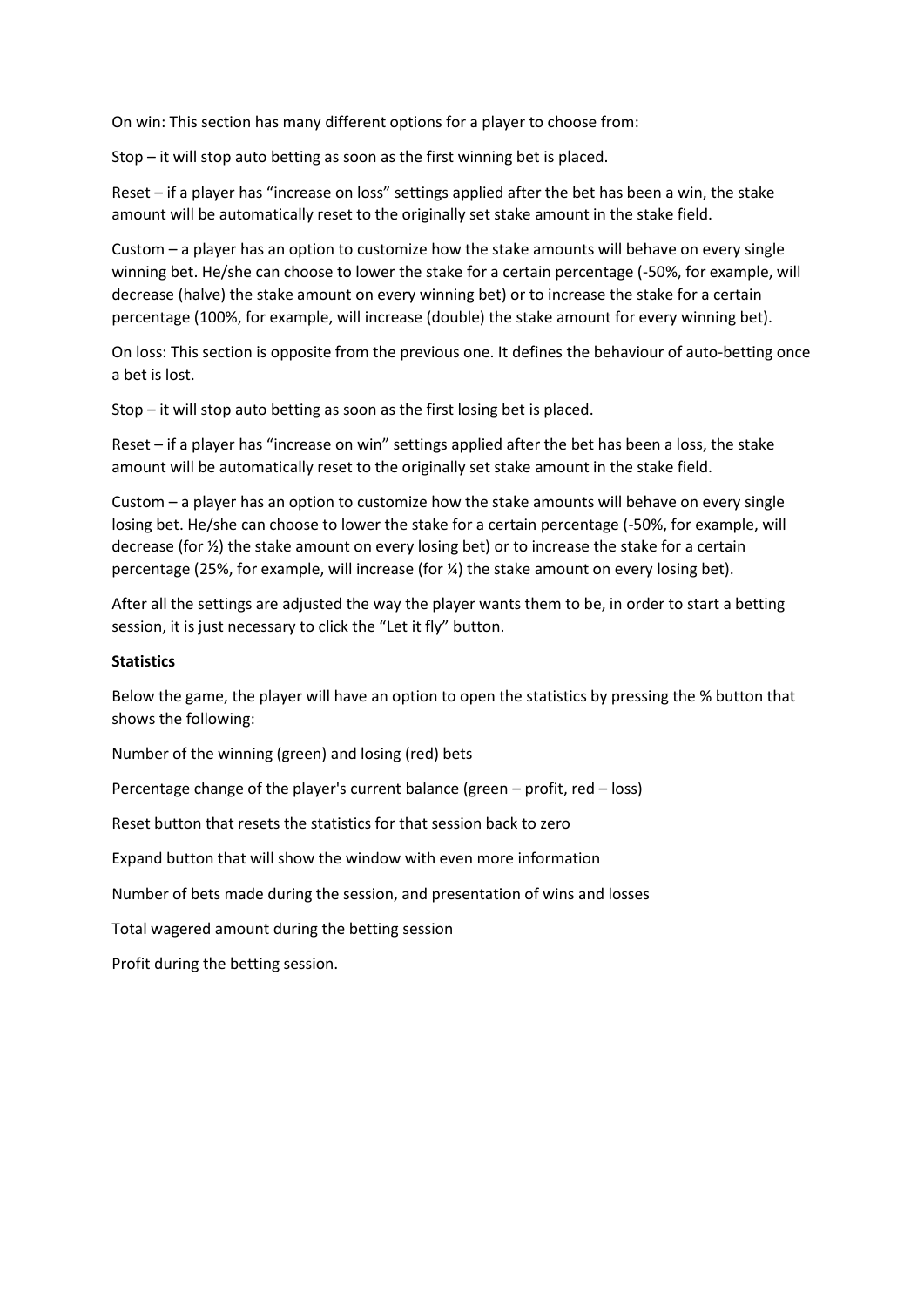# **Street Dice**

# **Game instructions**

Dice games are always bringing back our memories. Almost all the board games included throwing the dice. But this one will keep you entertained for hours, testing out different strategies and throwing the dice, just like the old times! \*\*\* Min bet: 1.00 ZAR \*\*\* Max payout: 500,000.00 ZAR \*\*\*

The goal of this game is to guess what the outcome will be by looking at the sum of the rolled numbers.

# **Bet types**

There are three bet types, the player can choose between Over-Under, Correct score and Ranges.

### Over-Under

The player chooses one number and guesses whether the result will be over or under that number.

The payout amount will depend on the difficulty to roll over/under the selected number and will be displayed below the dice that are rolling.

# Correct Score

The player has to choose one number that he guesses it will be rolled.

The player must hit the exact score by rolling the dice in order to win the bet.

The minimum score is equal to the number of dice selected (so for 4 dice, the minimum possible score would be 4), and the maximum score is equal to the number of dice multiplied by 6 (again, for 4 dice, the maximum possible score would be 24).

The player can choose any of the scores in between and the higher the probability to hit that score will lower the game multiplier and vice versa.

### Ranges

The player chooses a range between which the result will be.

The range cannot cover all the possibilities (for example, with the selection of 1 dice, the range cannot be from 1 to 6).

### **Game process**

After selecting the Bet Type, the next step is to set the stake amount.

Once it's clicked on the "Stake" field, an amount can be entered, or one of these buttons can be clicked:

- will lower the existing bet amount for 0.5,

+ will increase the existing bet amount for 0.5,

2, 10, 25 will set the bet amount 2, 10 or 25 immediately.

That will make the payout amount visible right away, and it depends on the stake and multiplier that is determined by the following settings.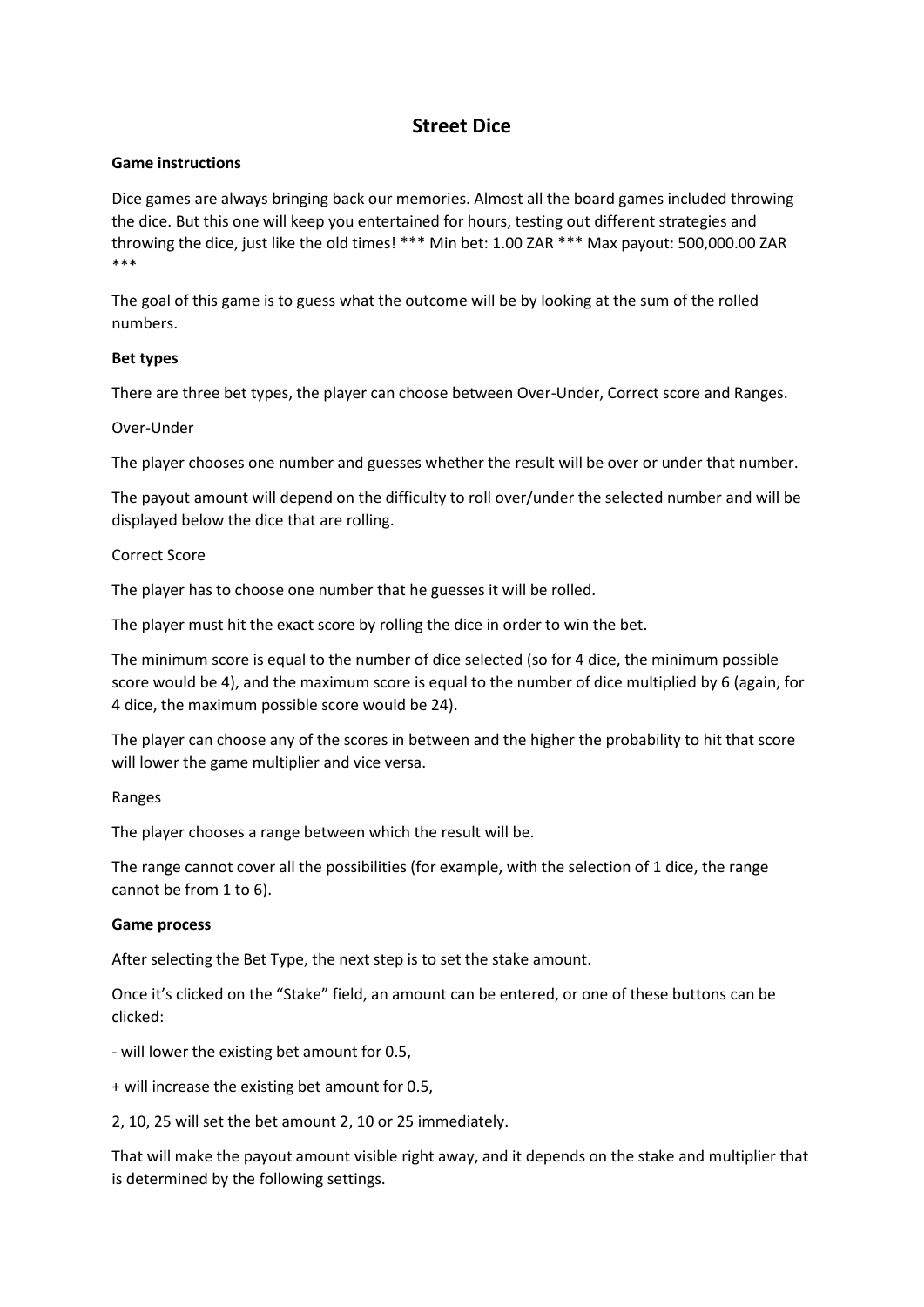For placing the bet with the chosen settings, the player has to click the "Roll dice" button.

# Advanced betting

Auto-betting is possible to be chosen for any of the presented game types. The player can pick the desired settings such as stake and all the other parameters that are presented before.

Some of the Bet Types have more options under the Advanced settings.

For example, the Correct Score Bet Type gives the option to choose between ONE or TWO SCORES. The Ranges Bet Type gives the option to choose between ONE or TWO RANGES.

After that part has been set, there are even more advanced settings a player can adjust according to their choices:

Auto: In order to start an auto-betting session, press the "Auto" button, and it will reveal additional settings a player can use.

Number of rounds: A player can define upfront how many bets he/she wants to place. It can go anywhere from 1 to an "infinite" number of bets. If a player picks a certain number of bets, the game will automatically stop after that number of bets has been played.

Max stake: If a player uses settings like "increase on loss" or "increase on win" (read more about that below), he/she can define up to what amount the auto-betting will keep on placing the bets. If the bet amount reaches the defined "max stake", it will no longer continue increasing the bet amount for all the future bets.

On win: This section has many different options for a player to choose from:

Stop – it will stop auto betting as soon as the first winning bet is placed.

Reset – if a player has "increase on loss" settings applied after the bet has been a win, the stake amount will be automatically reset to the originally set stake amount in the stake field.

Custom – a player has an option to customize how the stake amounts will behave on every single winning bet. He/she can choose to lower the stake for a certain percentage (-50%, for example, will decrease (halve) the stake amount on every winning bet) or to increase the stake for a certain percentage (100%, for example, will increase (double) the stake amount for every winning bet).

On loss: This section is opposite from the previous one. It defines the behaviour of auto-betting once a bet is lost.

Stop – it will stop auto betting as soon as the first losing bet is placed.

Reset – if a player has "increase on win" settings applied after the bet has been a loss, the stake amount will be automatically reset to the originally set stake amount in the stake field.

Custom – a player has an option to customize how the stake amounts will behave on every single losing bet. He/she can choose to lower the stake for a certain percentage (-50%, for example, will decrease (for ½) the stake amount on every losing bet) or to increase the stake for a certain percentage (25%, for example, will increase (for ¼) the stake amount on every losing bet).

### **Statistics**

Below the game, the player will have an option to open the statistics by pressing the % button that shows the following: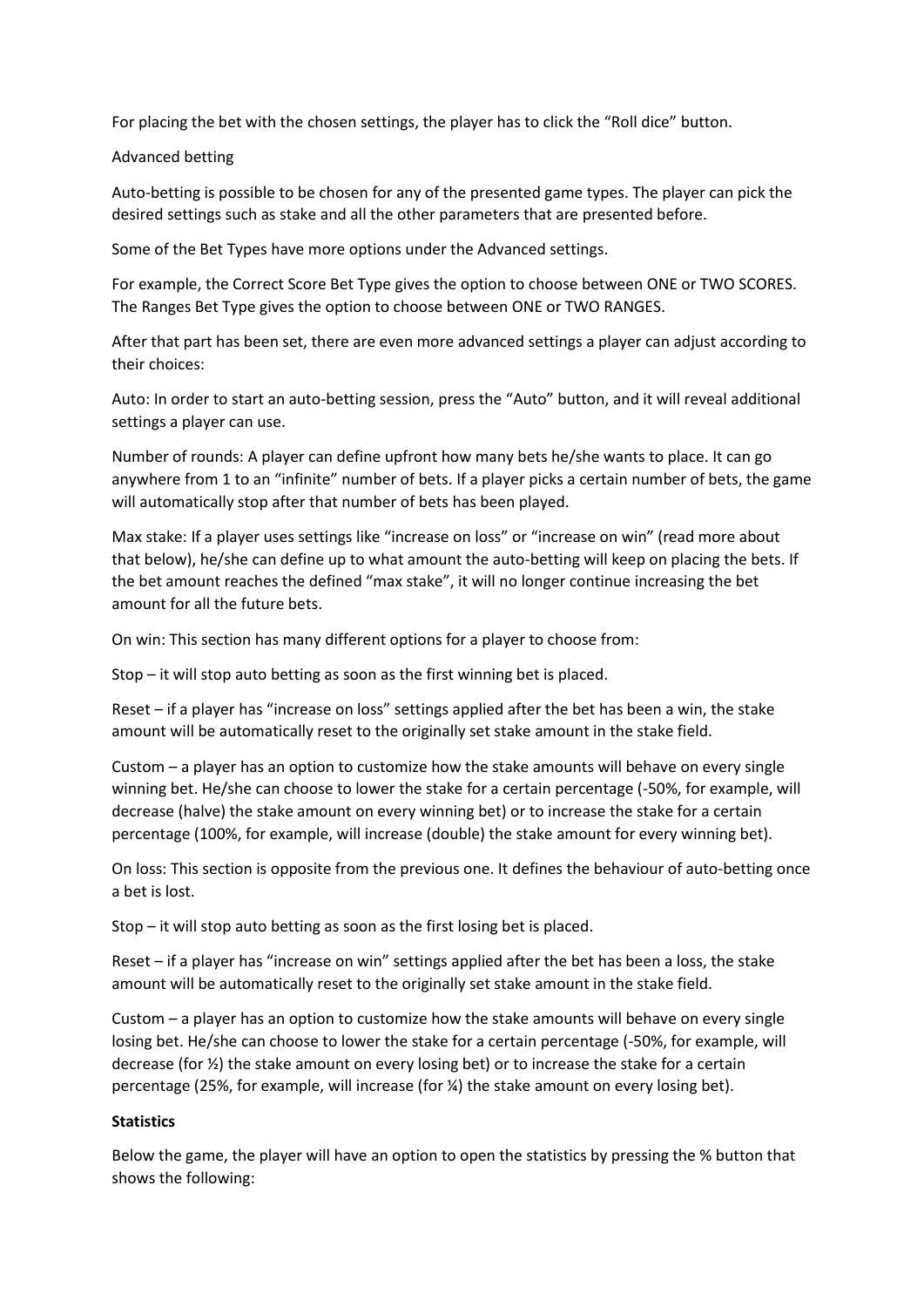Number of the winning (green) and losing (red) bets Percentage change of the player's current balance (green – profit, red – loss) Reset button that resets the statistics for that session back to zero Expand button that will show the window with even more information Number of bets made during the session, and presentation of wins and losses Total wagered amount during the betting session Profit during the betting session.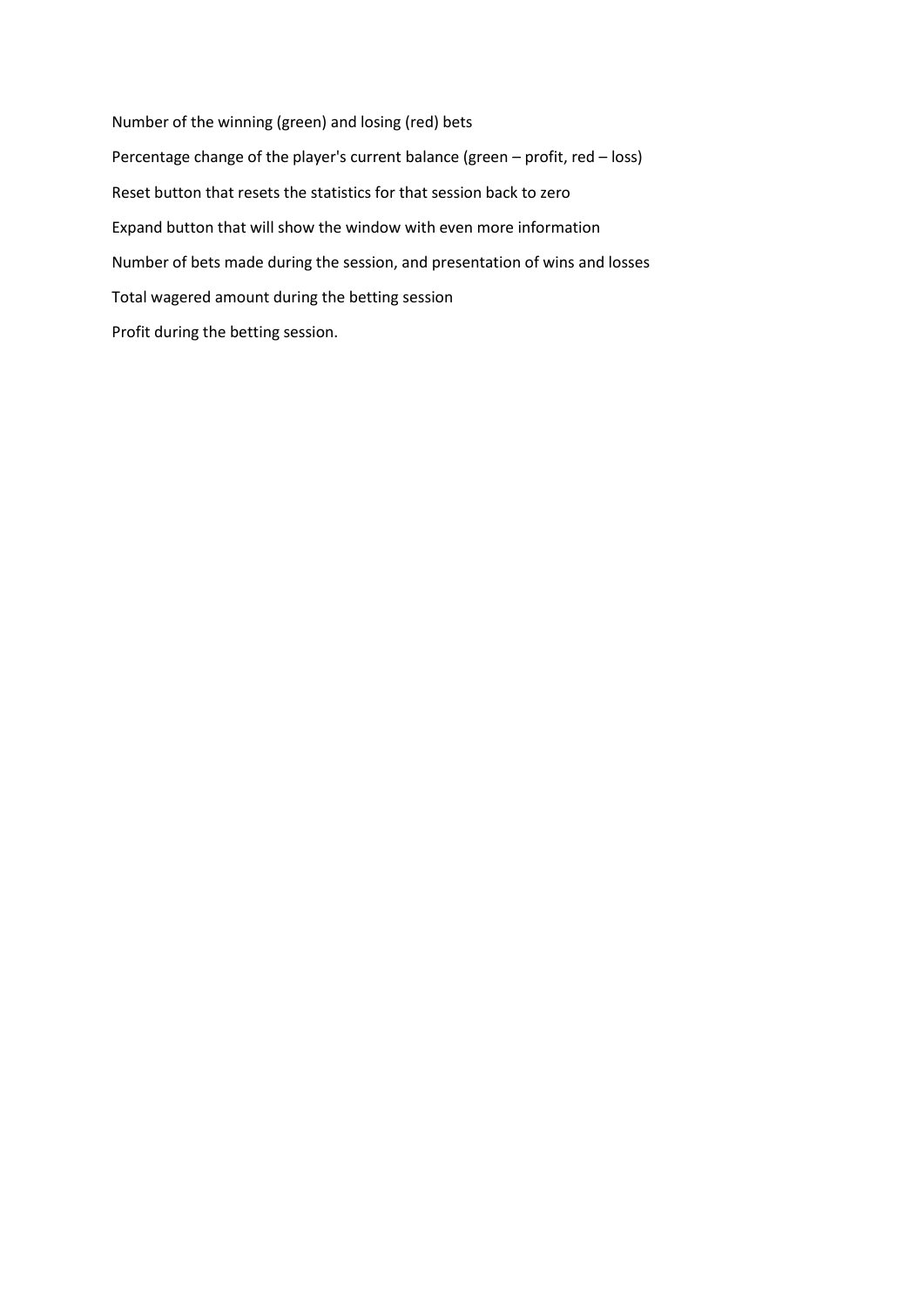# **Rock, Paper, Scissors**

# **Game instructions**

Rock Paper Scissors is a classical game that everyone has played! Are you trying to play wise or taking a wild guess?

The goal of the game is to beat the other player's choice by choosing your particular outcome of Rock, Paper or Scissors.

### **Game process**

There are two ways of playing this game: Standard or using Advanced.

Standard betting

This game is very simple to play. For standard betting, all that has to be done is enter the desired stake amount for that bet.

Once it's clicked on the "Stake" field, an amount can be entered, or one of these buttons can be clicked:

- will lower the existing bet amount for 0.5,
- + will increase the existing bet amount for 0.5,

2, 10, 25 will set the bet amount 2, 10 or 25 immediately.

The multiplier is always fixed for this game, so the second and the final step is to click on the field you want to select for that bet:

- Rock,
- Paper, or
- Scissors.

On top of the page, the player can always see the number of Losses, Ties and Wins, and the results of the last five bets are presented with the signs that have been picked by a player (on the right) and generated by the house (on the left).

Each bet is followed with a smooth animation and by enlarging the picked and generated signs only.

### Advanced betting

For players that like placing a lot of bets by always picking the same sign, auto-betting is a much more attractive option.

Auto: In order to start an auto-betting session, press the "Auto" button, and it will reveal additional settings a player can use.

Number of rounds: A player can define upfront how many bets he/she wants to place. It can go anywhere from 1 to an "infinite" number of bets. If a player picks a certain number of bets, the game will automatically stop after that number of bets has been played.

Max stake: If a player uses settings like "increase on loss" or "increase on win" (read more about that below), he/she can define up to what amount the auto-betting will keep on placing the bets. If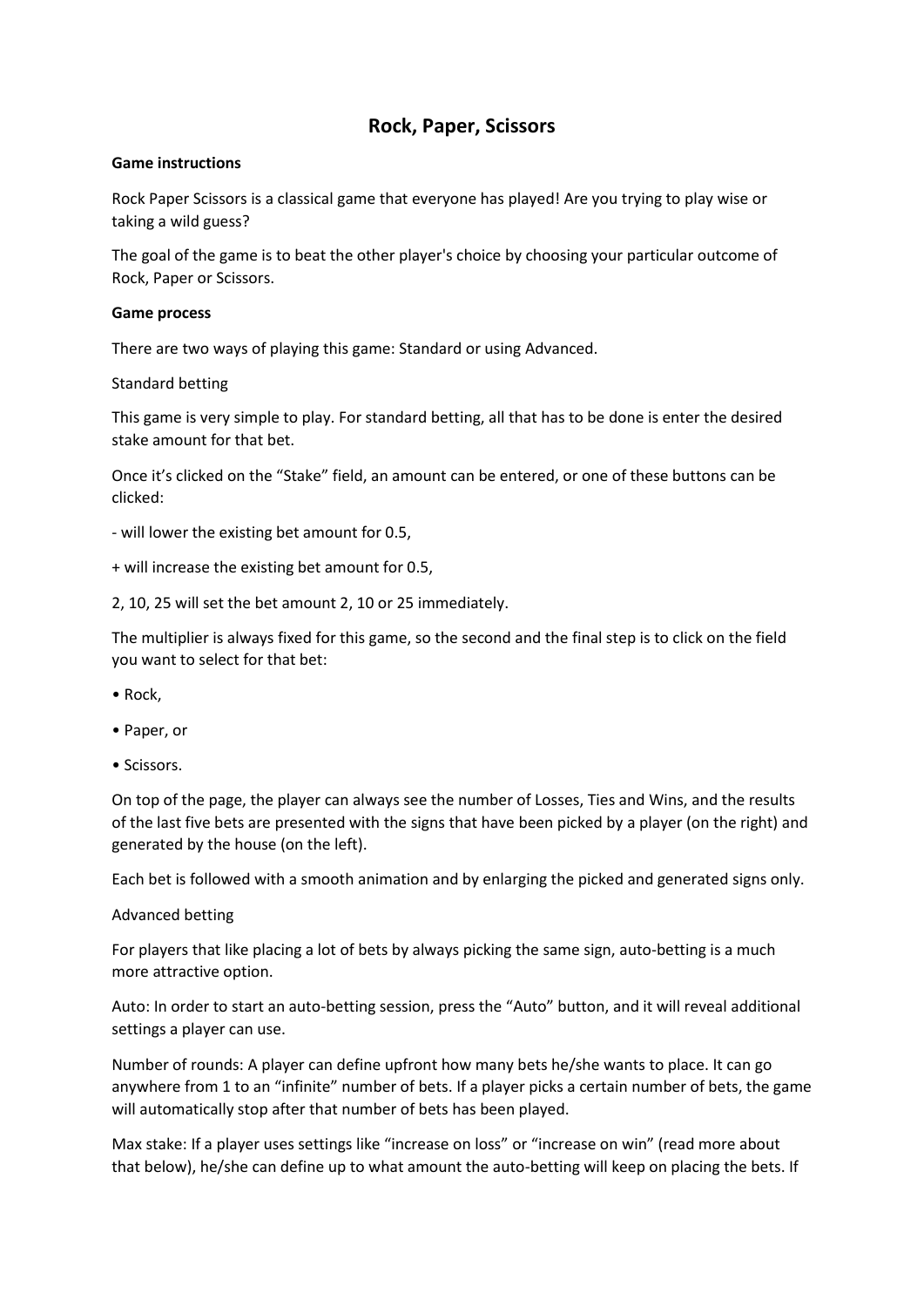the bet amount reaches the defined "max stake", it will no longer continue increasing the bet amount for all the future bets.

On win: This section has many different options for a player to choose from:

Stop – it will stop auto betting as soon as the first winning bet is placed.

Reset – if a player has "increase on loss" settings applied after the bet has been a win, the stake amount will be automatically reset to the originally set stake amount in the stake field.

Custom – a player has an option to customize how the stake amounts will behave on every single winning bet. He/she can choose to lower the stake for a certain percentage (-50%, for example, will decrease (halve) the stake amount on every winning bet) or to increase the stake for a certain percentage (100%, for example, will increase (double) the stake amount for every winning bet).

On loss: This section is opposite from the previous one. It defines the behaviour of auto-betting once a bet is lost.

Stop – it will stop auto betting as soon as the first losing bet is placed.

Reset – if a player has "increase on win" settings applied after the bet has been a loss, the stake amount will be automatically reset to the originally set stake amount in the stake field.

Custom – a player has an option to customize how the stake amounts will behave on every single losing bet. He/she can choose to lower the stake for a certain percentage (-50%, for example, will decrease (for ½) the stake amount on every losing bet) or to increase the stake for a certain percentage (25%, for example, will increase (for ¼) the stake amount on every losing bet).

After the player creates the settings, he/she wants, all that is left to be done is to click on the particular outcome that will be his/her selection for all the bets in that session. The auto-bet starts then. The session can be stopped/paused at any moment by pressing the "STOP" button.

# **Game rules**

Once the player has chosen his/her stake and bet (outcome) the game starts. The following results are winning results for the player, all other results are counted as losing bets for the player:

Rock beats (crushes) scissors

Paper beats (covers) rock

Scissors beat (cut) paper

Two of the same will draw (push) and no one will win that round (stakes are returned) eg. Rock vs Rock or Paper vs Paper.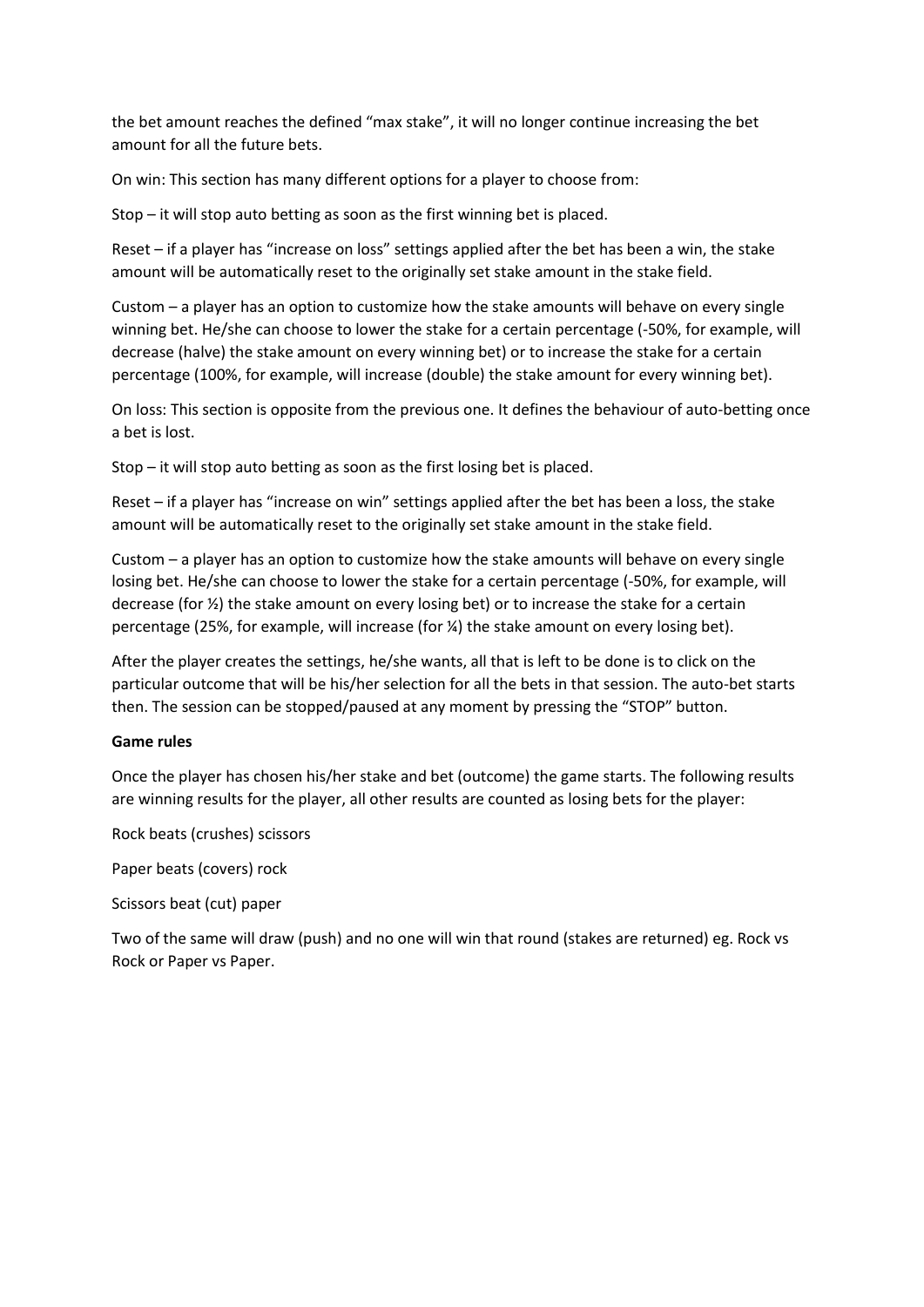# **Rugby**

### Game instructions

Last try of the game and our player goes for it! Make sure to pass the ball for the win before the opposition tackles you!

This is a multi-player game, where a lot of users can play the same Rugby Run round at the same time.

The players individually choose their stake amount, but they all play the same bet with the same result.

The number of players participating, their target, or stake DO NOT affect the game or the bet outcome.

The goal is to get a result the same or higher than the number you have chosen.

• If the bet is a win, the payout includes the stake amount and the profit amount based on the target cashout, not based on the game result.

• The bet is a loss if the result is lower than the target multiplier.

Example

Bet result: 5.43

Player 1: selected multiplier 5.43 - WIN

Player 2: selected multiplier 10 - LOSS

Player 3: selected multiplier 5.12 - WIN

Player 4: selected multiplier 5.44 - LOSS

### **Game process**

There are two ways of playing this game: Standard or using Advanced.

Standard betting

The first step in order to start betting manually is to enter the stake amount.

In the "Stake" field, you may either input an amount manually or click one of these buttons:

- will lower the existing bet amount,

+ will increase the existing bet amount,

quick amount buttons will set the amount as labelled on the button.

The target, "Cashout at", means that the rugby player has to run a distance of the same or further than you predicted (bet result has to be the same or higher than the selected) in order for the bet to be a winning one.

If the bet result is below the target, the bet is lost.

Once a game round has been finalized the player will have an option to see the following elements: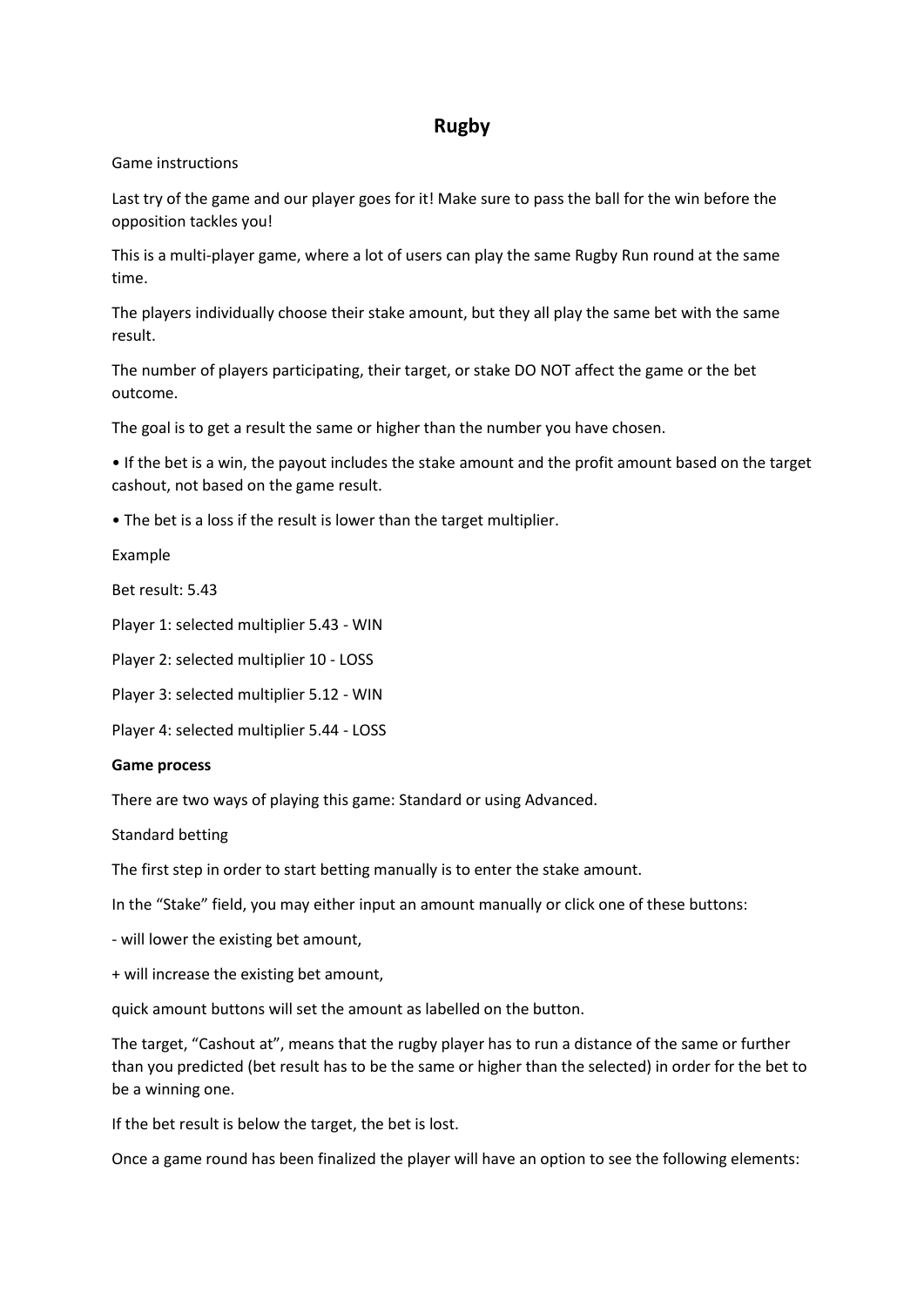Next round countdown: it shows in how many seconds the new round will start and the number of players that joined the next round.

Results: the result of the previous rounds and statistics of their previous betting session.

Advanced button

Stake - the bet amount for the next bet

Play (next game) button

On the left, it is possible to see Players in this session: it shows the total number of players in the round, their Multiplier (the point when they won the bet or cashed out, or if they lost that bet), and their Stake amounts.

# Advanced betting

For players that don't like to constantly press the "Place bet" button or monitor their betting session all the time in order not to miss or skip a round, we provide the Auto-betting option.

All the possible settings will be explained below.

Auto: In order to start an auto-betting session, press the "Auto" button, and it will reveal additional settings a player can use.

Number of rounds: A player can define upfront how many bets he/she wants to place. It can go anywhere from 1 to an "infinite" number of bets. If a player picks a certain number of bets, the game will automatically stop after that number of bets has been played.

Max stake: If a player uses settings like "increase on loss" or "increase on win" (read more about that below), he/she can define up to what amount the auto-betting will keep on placing the bets. If the bet amount reaches the defined "max stake", it will no longer continue increasing the bet amount for all the future bets.

On win: This section has many different options for a player to choose from:

Stop – it will stop auto betting as soon as the first winning bet is placed.

Reset – if a player has "increase on loss" settings applied after the bet has been a win, the stake amount will be automatically reset to the originally set stake amount in the stake field.

Custom – a player has an option to customize how the stake amounts will behave on every single winning bet. He/she can choose to lower the stake for a certain percentage (-50%, for example, will decrease (halve) the stake amount on every winning bet) or to increase the stake for a certain percentage (100%, for example, will increase (double) the stake amount for every winning bet).

On loss: This section is opposite from the previous one. It defines the behaviour of auto-betting once a bet is lost.

Stop – it will stop auto betting as soon as the first losing bet is placed.

Reset – if a player has "increase on win" settings applied after the bet has been a loss, the stake amount will be automatically reset to the originally set stake amount in the stake field.

Custom – a player has an option to customize how the stake amounts will behave on every single losing bet. He/she can choose to lower the stake for a certain percentage (-50%, for example, will